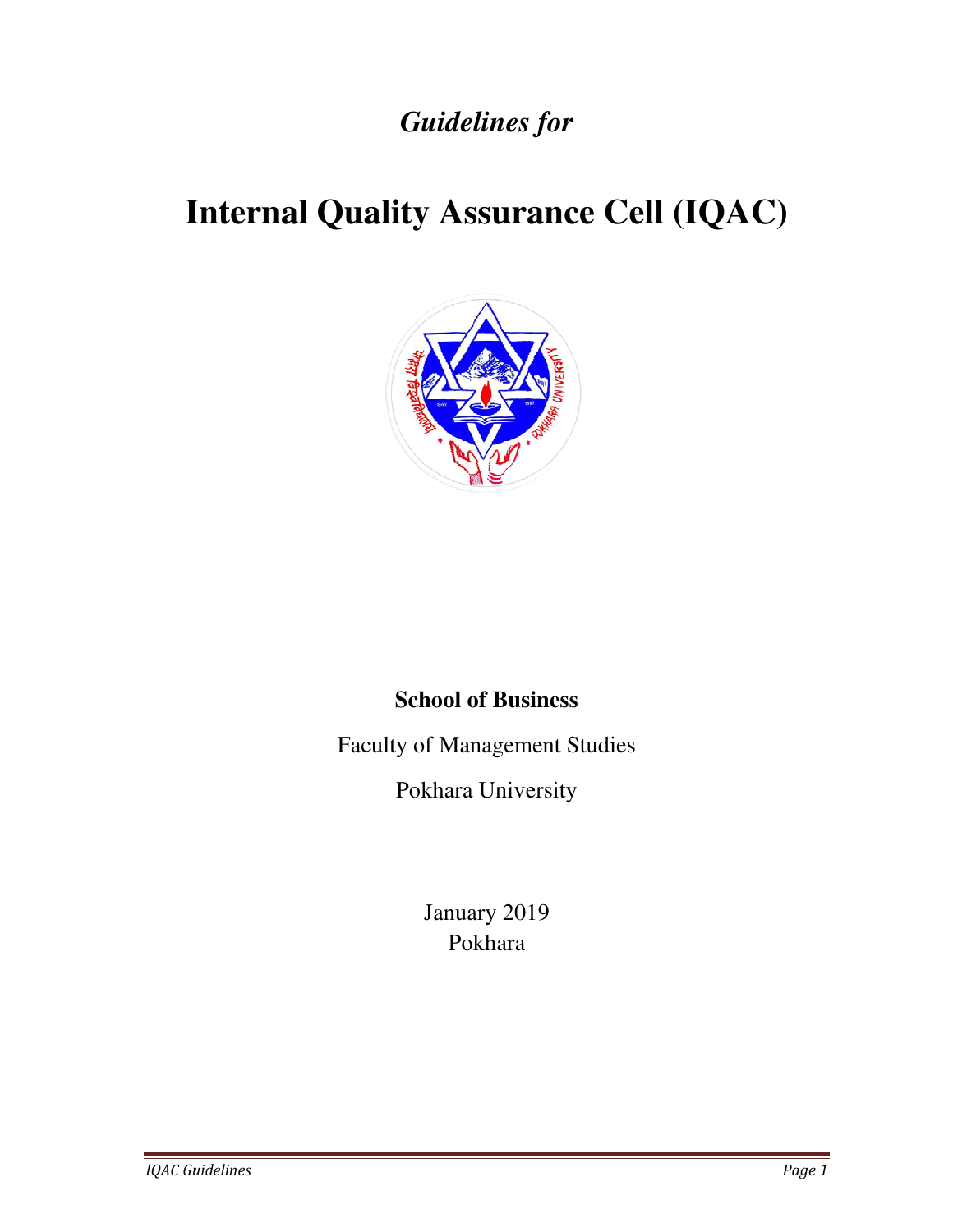# **IQAC Guidelines, School of Business**

#### **Introduction**

The University Grants Commission (UGC), Nepal has launched the Quality Assurance and Accreditation (QAA) program as an important aspect of reform in higher education in Nepal. In pursuance of its Action Plan for performance evaluation, assessment and accreditation and quality up-gradation of institutions of higher education, the University Grants Commission (UGC), Nepal proposes that every higher educational institution who is in the process of accreditation should establish an Internal Quality Assurance Cell (IQAC) as a quality sustenance measure. Since quality enhancement is a continuous process, the IQAC will become a part of the institution's system and work towards realization of the goals of quality enhancement and sustenance. The prime task of the IQAC is to develop a system for conscious, consistent and catalytic improvement in the overall performance of institutions. For this, during the postaccreditation period, institutions need to channelize its efforts and measures towards promoting the holistic academic excellence including the peer committee recommendations.

The guidelines provided in the following pages will guide and facilitate the institution in the creation and operation of the Internal Quality Assurance Cell (IQAC). The work of the IQAC is the first step towards internalization and institutionalization of quality enhancement initiatives. Its success depends upon the sense of belongingness and participation in all the constituents of the institution. It will not be yet another hierarchical structure or a record-keeping exercise in the institution. It will be a facilitative and participative voluntary system/unit/organ of the institution. It has the potential to become a vehicle for ushering in quality enhancement by working out planned interventionist strategies by IQAC to remove deficiencies and enhance quality like the "Quality Circles" in industries.

#### **VISION**

*To make quality the defining element of academic activities of the school through a combination of self and external quality evaluation, promotion and sustenance initiatives.* 

#### **MISSION**

- *To arrange for periodic assessment of quality of academic programmes of the school;*
- *To stimulate the academic environment for promotion of quality of teaching-learning and research in the school;*
- *To encourage self-evaluation, accountability, autonomy and innovations in the teaching learning process;*
- *To undertake quality-related programs, consultancy and offer guidelines for quality enhancement, and*
- *To collaborate with other stakeholders of the school for quality evaluation, promotion and sustenance.*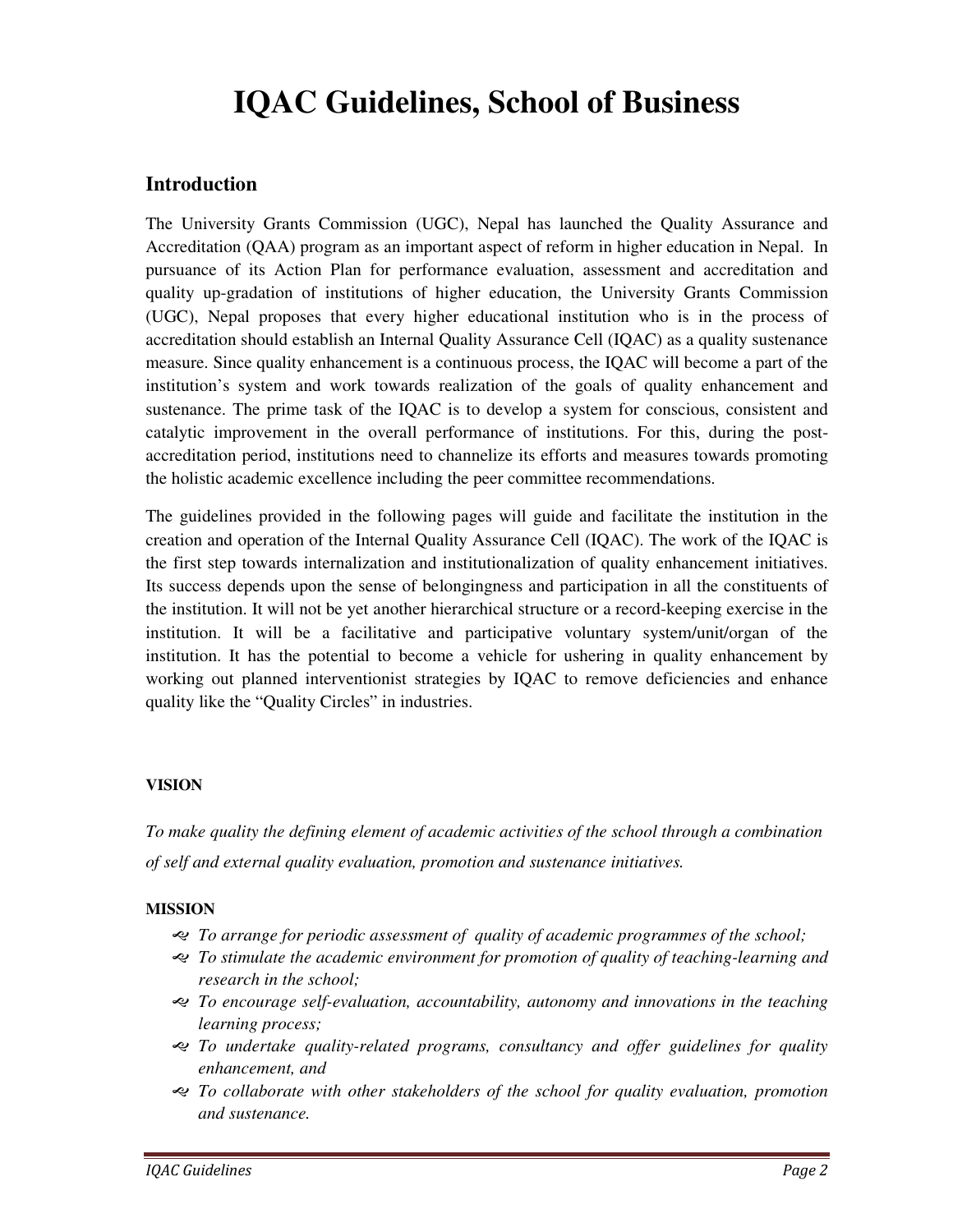## **Objective**

#### *The primary aim of IQAC of the School of Business is*

- To develop a system for conscious, consistent and catalytic action to improve the academic and administrative performance of the school.
- To promote measures for functioning of the school towards quality enhancement through internalization of quality culture and institutionalization of best practices.

#### **Strategies**

#### *IQAC shall evolve mechanisms and procedures for*

- a) Ensuring timely, efficient and progressive performance of academic, administrative and financial tasks;
- b) Relevant and quality academic/ research programmes;
- c) Equitable access to and affordability of academic programmes for various sections of society;
- d) Optimization and integration of modern methods of teaching and learning;
- e) The credibility of assessment and evaluation process;
- f) Ensuring the adequacy, maintenance and proper allocation of support structure and services;
- g) Sharing of research findings and networking with other institutions in Nepal and abroad.

### **Functions**

#### *The IQAC of the school has the following functions:*

- a) Development and application of quality benchmarks
- b) Parameters for various academic and administrative activities of the school;
- c) Facilitating the creation of a learner-centric environment conducive to quality education and faculty maturation to adopt the required knowledge and technology for participatory teaching and learning process;
- d) Collection and analysis of feedback from all stakeholders on quality-related institutional processes;
- d) Dissemination of information on various quality parameters to all stakeholders;
- e) Organization of inter and intra institutional workshops, seminars on quality related themes and promotion of quality circles;
- f) Documentation of the various programmes/activities leading to quality improvement;
- g) Acting as a nodal agency of the Institution for coordinating quality-related activities, including adoption and dissemination of best practices;
- h) Development and maintenance of institutional database through EMIS for the purpose of maintaining /enhancing the institutional quality;
- i) Periodical conduct of Academic and Administrative Audit and its follow-up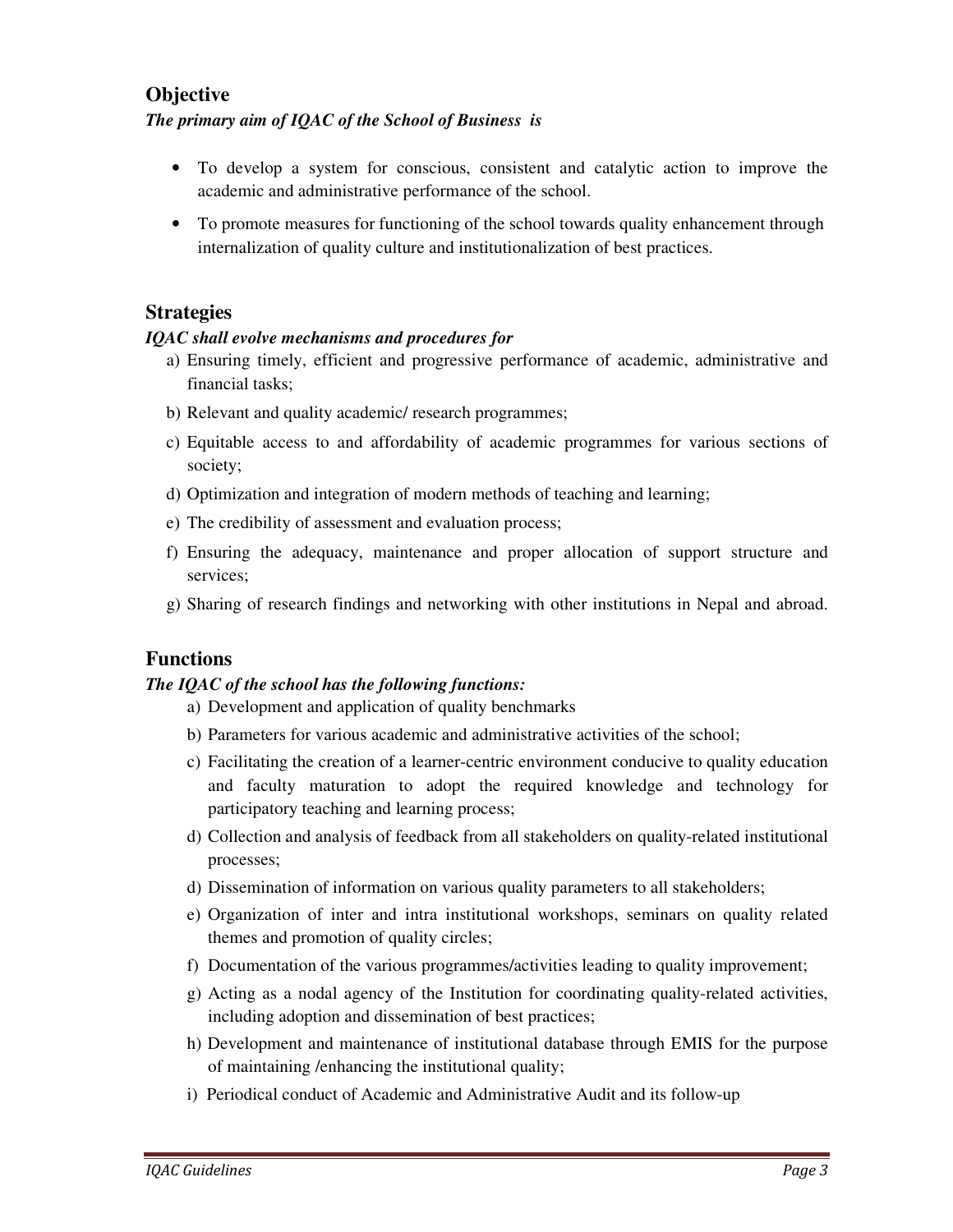j) Preparation of the Annual Quality Assurance Report

## **Benefits**

#### *IQAC will facilitate / contribute to*

- a) Ensure clarity and focus in the school's functioning towards quality enhancement;
- b) Ensure internalization of the quality culture;
- b) Ensure enhancement and coordination among various activities of the school and institutionalize all good practices;
- c) Provide a sound basis for decision-making to improve school functioning;
- d) Act as a dynamic system for quality changes in the school;
- e) Build an organised methodology of documentation and internal communication.

# **Composition of the IQAC**

IQAC will be formed in the school under the coordination of the head of the school with heads of important academic and administrative units and senior faculties. The composition of the IQAC may be as follows:

| Coordinator:             | Head of the Institution (Director, School of Business) |
|--------------------------|--------------------------------------------------------|
| Member:                  | Master's Program Coordinator                           |
| Member:                  | Bachelor's Program Coordinator                         |
| Member:                  | Senior Faculty of SOB                                  |
| Member:                  | Head of Accounts Section                               |
| Member:                  | <b>Head of Administration Section</b>                  |
| Member:                  | <b>Student Representative</b>                          |
| <b>Member Secretary:</b> | <b>SAT</b> Coordinator                                 |

The committee will help the school in planning and monitoring. IQAC also gives stakeholders or beneficiaries a cross-sectional participation in the institution's quality enhancement activities.

The membership of committee members shall be for a period of two years. The IQAC should meet at least once in every quarter. The quorum for the meeting shall be two-third of the total number of members. The agenda, minutes and Action Taken Reports are to be documented with official signatures and maintained electronically in a retrievable format.

It is necessary for the members of the IQAC to shoulder the responsibilities of generating and promoting awareness in the institution and to devote time for working out the procedural details.